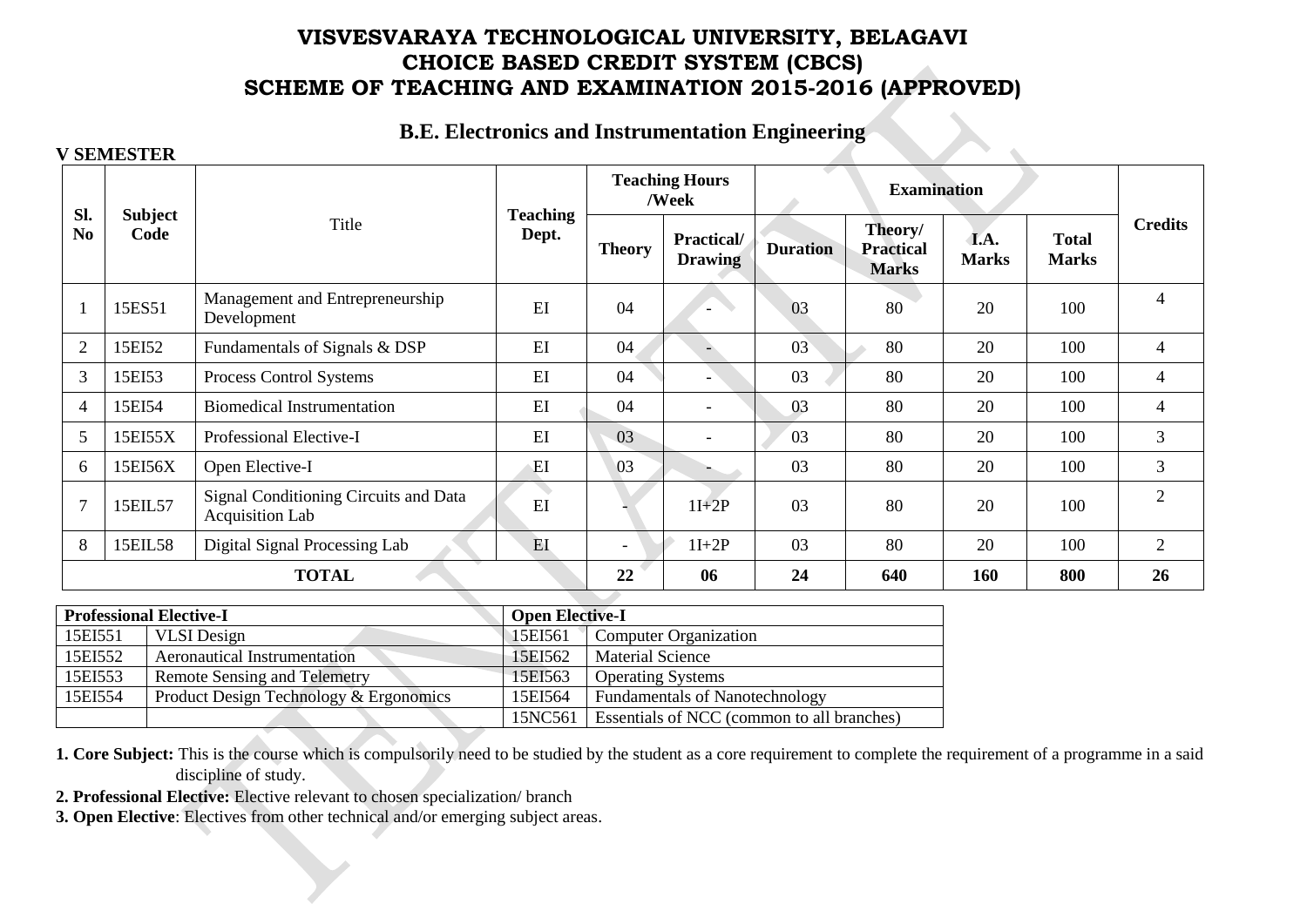# **B.E. Electronics and Instrumentation Engineering**

#### **VI SEMESTER**

| SI.            |                        |                                                             |                          |                          | <b>Teaching Hours</b><br><b>Examination</b><br>/Week |                 |                                             |                      |                              |                |
|----------------|------------------------|-------------------------------------------------------------|--------------------------|--------------------------|------------------------------------------------------|-----------------|---------------------------------------------|----------------------|------------------------------|----------------|
| N <sub>0</sub> | <b>Subject</b><br>Code | Title                                                       | <b>Teaching</b><br>Dept. | <b>Theory</b>            | <b>Practical/</b><br><b>Drawing</b>                  | <b>Duration</b> | Theory/<br><b>Practical</b><br><b>Marks</b> | I.A.<br><b>Marks</b> | <b>Total</b><br><b>Marks</b> | <b>Credits</b> |
| $\mathbf{1}$   | 15EI61                 | Analog and Digital Communication<br><b>Systems</b>          | EI                       | 04                       |                                                      | 03              | 80                                          | 20                   | 100                          | 4              |
| 2              | 15EI62                 | Power and Industrial Electronics                            | EI                       | 04                       |                                                      | 03              | 80                                          | 20                   | 100                          | $\overline{4}$ |
| 3              | 15EI63                 | OOPs with $C++$                                             | EI                       | 04                       | $\overline{\phantom{0}}$                             | 03              | 80                                          | 20                   | 100                          | $\overline{4}$ |
| $\overline{4}$ | 15EI64                 | Robotics and Automation                                     | EI                       | 04                       | $\overline{\phantom{a}}$                             | 03              | 80                                          | 20                   | 100                          | 4              |
| 5              | 15EI65X                | Professional Elective-II                                    | EI                       | 03                       | $\overline{\phantom{0}}$                             | 03              | 80                                          | 20                   | 100                          | 3              |
| 6              | 15EI66X                | Open Elective-II                                            | EI                       | 03                       |                                                      | 03              | 80                                          | 20                   | 100                          | $\mathfrak{Z}$ |
| $\overline{7}$ | 15EIL67                | Power Electronics, Controls and<br><b>Communication Lab</b> | EI                       |                          | $1I+2P$                                              | 03              | 80                                          | 20                   | 100                          | $\overline{2}$ |
| 8              | 15EIL68                | OOPs with C++ Lab                                           | EI                       | $\overline{\phantom{0}}$ | $1I+2P$                                              | 03              | 80                                          | 20                   | 100                          | 2              |
|                |                        | <b>TOTAL</b>                                                |                          | 22                       | 6                                                    | 24              | 640                                         | 160                  | 800                          | 26             |
|                |                        |                                                             |                          |                          |                                                      |                 |                                             |                      |                              |                |

|         | <b>Professional Elective-II</b>       | <b>Open Elective-II</b> |                                                         |  |
|---------|---------------------------------------|-------------------------|---------------------------------------------------------|--|
| 15EI651 | <b>Mechatronics</b>                   | 15EI661                 | <b>Mobile Communication</b>                             |  |
| 15EI652 | <b>Power Plant Instrumentation</b>    | 15EI662                 | <b>MEMS</b> and <b>NEMS</b>                             |  |
| 15EI653 | <b>Advanced Control Systems</b>       | 15EI663                 | Embedded System Design and Programming                  |  |
| 15EI654 | <b>Electrical Machines and Drives</b> | 15EI664                 | <b>Statistics and Numerical Methods</b>                 |  |
|         |                                       | 15CS661                 | Mobile Application Development (common to all branches) |  |

**1. Core Subject:** This is the course which is compulsorily need to be studied by the student as a core requirement to complete the requirement of a programme in a said discipline of study.

- **2. Professional Elective:** Elective relevant to chosen specialization/ branch
- **3. Open Elective:** Electives from other technical and/or emerging subject areas.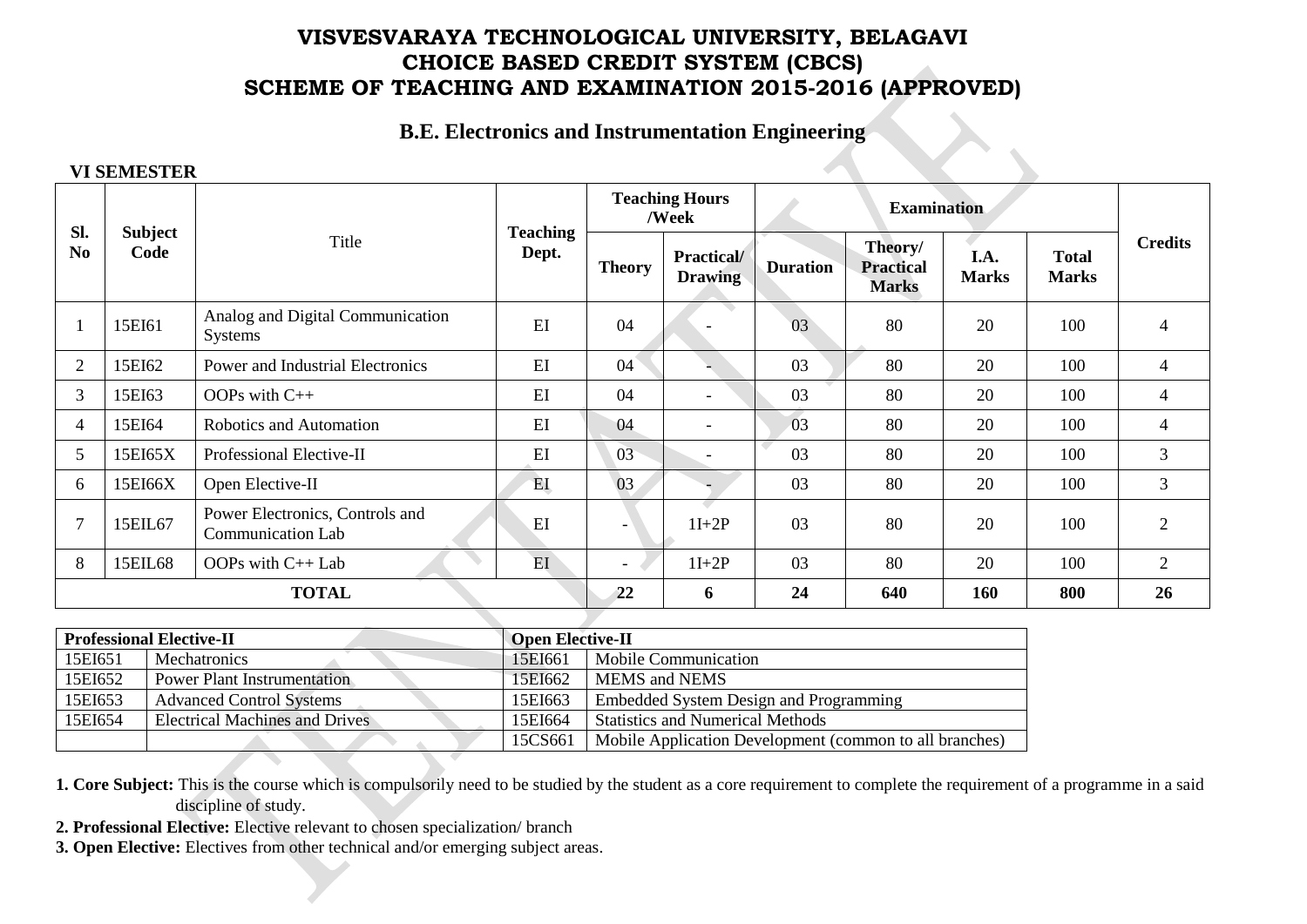#### **B.E. Electronics and Instrumentation Engineering**

#### **VII SEMESTER**

|                       |                        |                                                                  |                          |               | <b>Teaching Hours</b><br>/Week      |                          | <b>Examination</b> |                                             |                              |                |
|-----------------------|------------------------|------------------------------------------------------------------|--------------------------|---------------|-------------------------------------|--------------------------|--------------------|---------------------------------------------|------------------------------|----------------|
| Sl.<br>N <sub>0</sub> | <b>Subject</b><br>Code | Title                                                            | <b>Teaching</b><br>Dept. | <b>Theory</b> | <b>Practical/</b><br><b>Drawing</b> | <b>Duration</b>          | <b>I.A. Marks</b>  | Theory/<br><b>Practical</b><br><b>Marks</b> | <b>Total</b><br><b>Marks</b> | <b>Credits</b> |
|                       | 15EI71                 | <b>Automation in Process Control</b>                             | EI                       | 04            |                                     | 03                       | 20                 | 80                                          | 100                          | $\overline{4}$ |
| $\overline{2}$        | 15EI72                 | <b>Digital Image Processing</b>                                  | EI                       | 04            |                                     | 03                       | 20                 | 80                                          | 100                          | 4              |
| 3                     | 15EI73                 | <b>ARM Processor</b>                                             | EI                       | 04            |                                     | 03                       | 20                 | 80                                          | 100                          | 4              |
| $\overline{4}$        | 15EI74X                | Professional Elective-III                                        | EI                       | 03            |                                     | 03                       | 20                 | 80                                          | 100                          | 3              |
| 5                     | 15EI75X                | Professional Elective-IV                                         | EI                       | 03            |                                     | 03                       | 20                 | 80                                          | 100                          | $\mathfrak{Z}$ |
| 6                     | 15EIL76                | <b>Process Control and Virtual</b><br><b>Instrumentation Lab</b> | EI                       |               | $1I+2P$                             | 03                       | 20                 | 80                                          | 100                          | $\overline{2}$ |
| $\overline{7}$        | 15EIL77                | <b>ARM Processor Lab</b>                                         | E                        |               | $1I+2P$                             | 03                       | 20                 | 80                                          | 100                          | 2              |
| 8                     | 15EIP78                | Project Work Phase-I + Project Seminar                           | EI                       |               | $1I+2P$                             | $\overline{\phantom{a}}$ | 100                | $\overline{\phantom{0}}$                    | 100                          | $\overline{2}$ |
|                       | <b>TOTAL</b>           |                                                                  |                          |               | 9                                   | 21                       | 240                | 560                                         | 800                          | 24             |

|         | <b>Professional Elective-III</b>              |         | <b>Professional Elective-IV</b> |
|---------|-----------------------------------------------|---------|---------------------------------|
| 15EI741 | Smart Sensors and Intelligent Instrumentation | 15EI751 | Distributed Sensor Networks     |
| 15EI742 | <b>Biomedical Signal Processing</b>           | 15EI752 | Medical Imaging Techniques      |
| 15EI743 | <b>Computer Communication Networks</b>        | 15EI753 | Virtual Instrumentation         |
| 15EI744 | Real-time Operating Systems                   | 15EI754 | Big Data and Cloud Computing    |

**1. Core Subject:** This is the course which is compulsorily need to be studied by the student as a core requirement to complete the requirement of a programme in a said discipline of study.

**2. Professional Elective:** Elective relevant to chosen specialization/ branch

**3. Project Work Phase-I + Project Seminar:** Literature Survey, Problem Identification, Objectives & Methodology, Submission of synopsis & seminar presentation